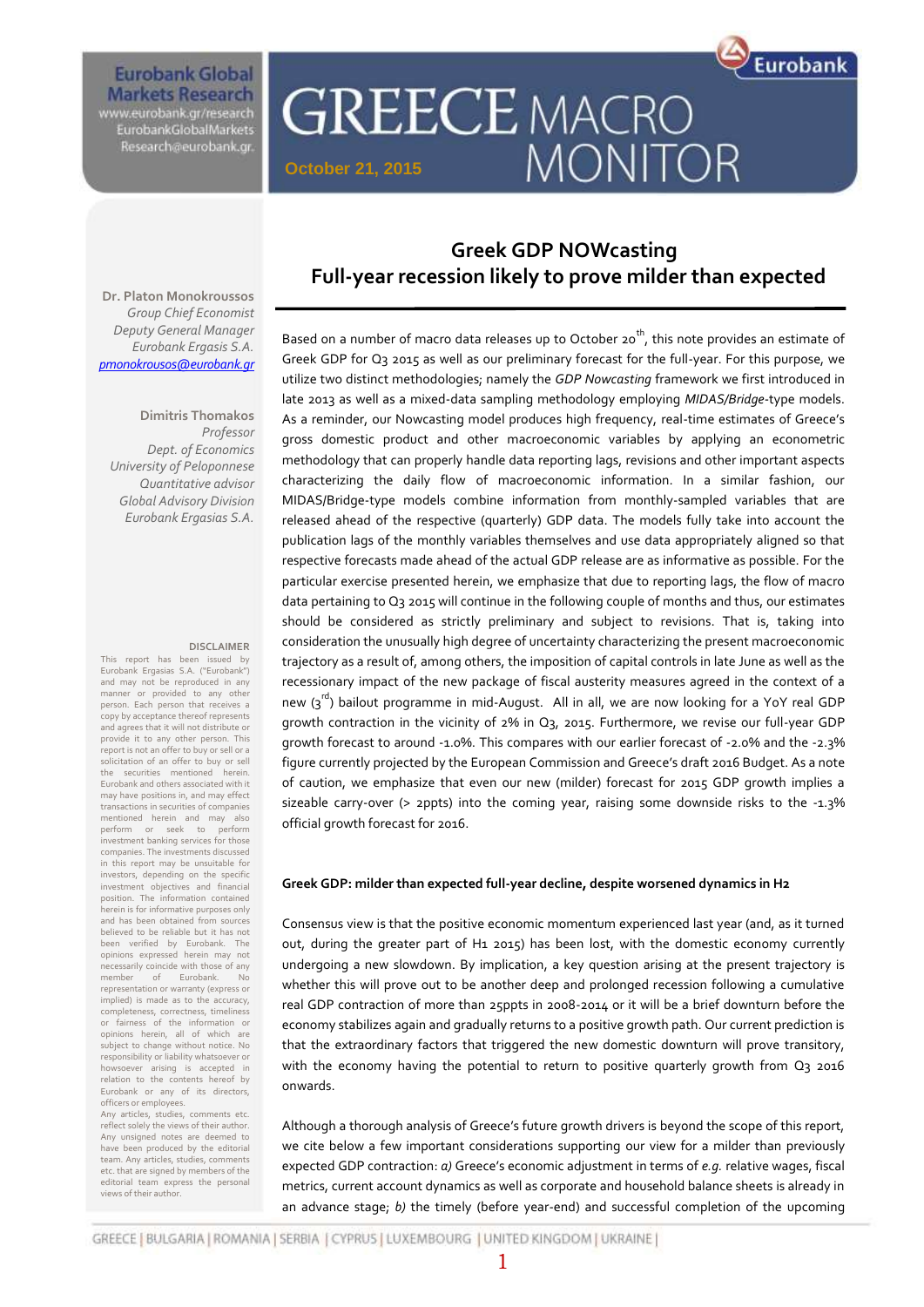

**Markets Research** October 21, 2015

**Eurobank Global** 

recapitalization of domestic banks my lead to a significant relaxation or even full-removal of capital controls during the first half of 2016; and c) in contrast to *e.g.* the Cyprus experience with a bank holiday and capital controls (March 2013), Greece experienced a "bank run in slow motion" during the first half of this year, with more than €15bn in notes fleeing the banking system to be kept "under the mattress". This has arguably allowed for some inter-temporal consumption smoothing and it may explain the relative resilience of private consumption in H1 2015 and in the initial period following the imposition of capital controls in Greece.

In our view, the new fiscal austerity package agreed with official lenders in mid-August, the disruptions created by the recent bank holiday (28 June – 19 July) and the imposition of capital controls are expected to be among the key drivers of H2, 2015 GDP dynamics in H2, 2015. On the other hand, a swift resolution of uncertainty as regards current negotiations with official creditors on the first review of the a new bailout programme and, eventually, the stabilization of the domestic banking system and the mobilization of EU funding to support domestic investment and job creation would be instrumental in facilitating a stabilization of the domestic environment and a resumption of positive economic growth as early as in H2 2016.

#### **Nowcasting and MIDAS model estimates for Greek GDP in Q3 2015**

Most estimates derived by running alternative specification of our GDP Nowcasting model point to a sharp decline (-5% QoQ s.a. or higher) in Greece's real GDP in Q3, 2015. However, we note that larger scale and multi-frequency models, such as our Nowcasting model (which interpolate values for GDP even at the daily frequency) can be subject to a larger range of uncertainty in their estimates when sudden changes in the data structure occur. It is apparent to us that it is the recent events in Greece, including the political turmoil during the summer months of 2015 and the imposition of capital controls that created such a sudden shift (*i.e.,* deterioration) in the path of the monthly variables used in our estimation. As a result, our Nowcasting model indicates (as it should when real time updates occur) a larg*e* drop in GDP growth which cannot be justified after accounting for growth dynamic effects and lagged publication responses. As this sudden shift in the faster moving indicators may well prove temporary, we augment our Nowcasting model projections with these derived by our MIDAS/Bridge-type models to arrive at a more coherent and consistent range of real GDP estimates for the third quarter of this year. As we discuss in the following paragraph, the full range of MIDAS/Bridge model estimates for YoY real GDP growth in Q3, 2015 fall between -2.1% and 1.2%, with both mean and median forecasts across all estimated models indicating a mildly negative growth outcome. All things considered, we are now looking for a YoY real GDP growth contraction in the vicinity of 2% in Q3, 2015. Furthermore, we revise our full-year GDP growth forecast to around -1.0%. This compares with our earlier forecast of -2.0% and the -2.3% figure currently projected by the European Commission and Greece's draft 2016 Budget. As a note of caution, we emphasize that even our new (milder) forecast for 2015 GDP growth implies a sizeable carry-over (> 2ppts) into the coming year, raising some downside risks for the -1.3% official growth forecast for 2016.

#### **Technical note**

#### *Greek GDP NOWcasting*

The *Appendix* section at the end of this document lists the high-frequency (*i.e.,* monthly) indicators utilized in our NOWcasting model to produce real time estimates of Greek GDP. Each of these indicators is first transformed in such as way as to allow us to account for its degree of relative persistence as regards its contribution in explaining economic growth. Then, each indicator is linked to both its own high-frequency (monthly) releases and to the lower-frequency (quarterly) releases of GDP growth. The latter is assumed to be driven by the combined effect of its own contributions (daily, monthly, and quarterly) and explained by the evolution of various indicators. All component equations of our models are stochastic and contain error terms whose corresponding variances are estimated and reported as log-variance estimates. The variance estimates are all significant across models, thus validating the stochastic nature of the equations used. Finally, to model the daily contributions to GDP growth we consider the lagged effects of the monthly announcements and we find that their effect is either very small or statistically insignificant; this means that, during the period of examination, there is little persistence generated at the daily level by the releases and announcements of macroeconomic variables and thus the impact of news dies out rather quickly.

A full technical description of our *Nowcasting* model and its output may be obtained by clicking in the following web link: <http://www.eurobank.gr/Uploads/Reports/GREECE%20MACRO%20FOCUS%20July%20272015GDP%20Nowcasting.pdf>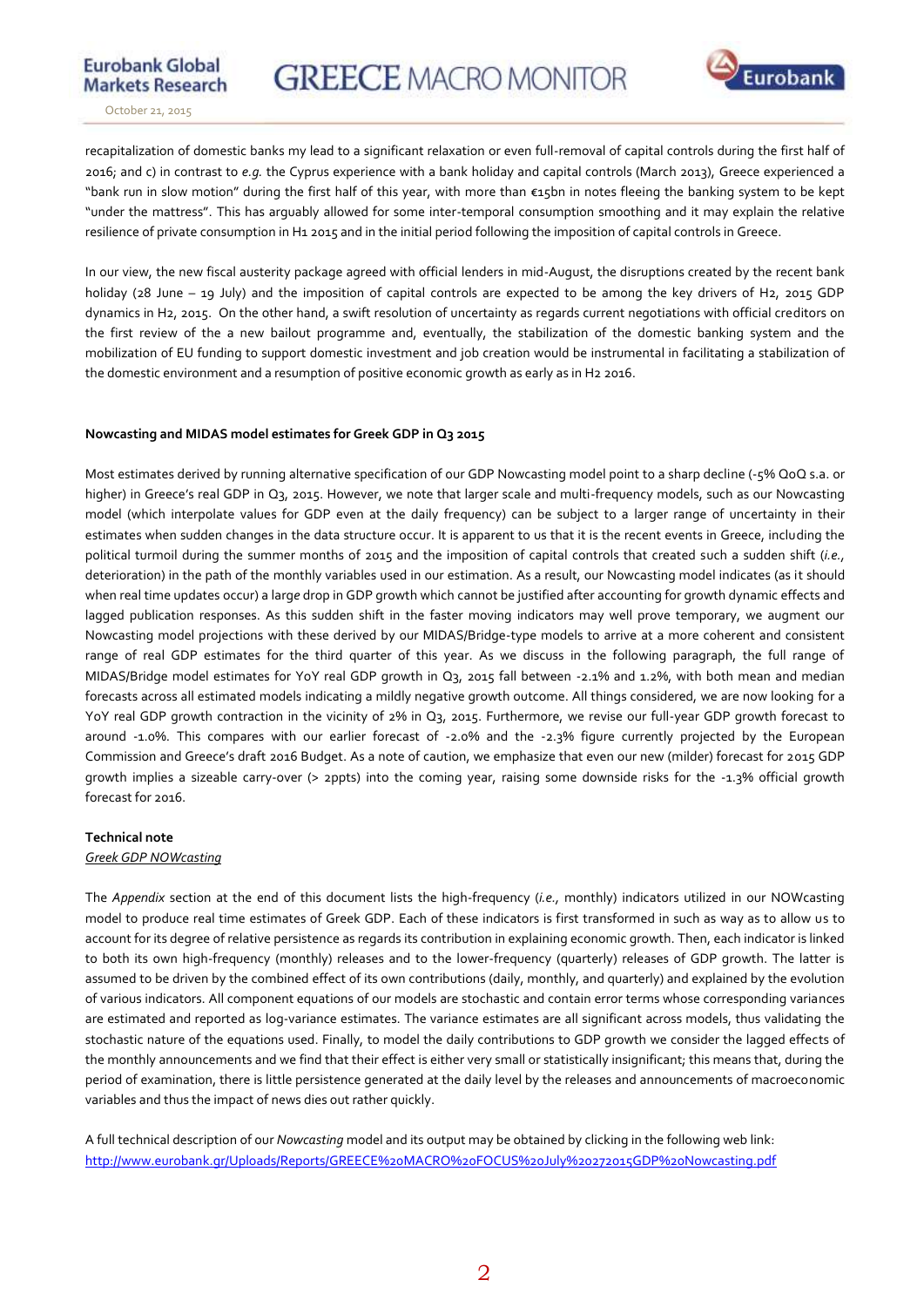

**Markets Research** October 21, 2015

**Eurobank Global** 

#### *MIDAS (Mixed Data Sampling)*

MIDAS (Mixed Data Sampling) is a class of linear and non-linear regression models that exploits the use of higher frequency information (herein monthly) in lower frequency settings (herein quarterly). Their use is particularly useful when forecast updating is important as new information arrives from higher frequency variables (*e.g.* monthly-sampled variables such as retail sales and industrial production) before the release of lower frequency variables (*e.g.* quarterly-sampled GDP data). The linear class of MIDAS models also comes under the name of *Bridge* models, in the sense that they connect information from two different frequencies and thus «bridge» the gap between lower frequency data releases with the use of higher frequency variables. After aligning the data $^{\rm 1}$  and accounting for publication lags, we select how to structure our model in terms of: explanatory monthly variables (usually, contemporaneous and lagged values of these variables pertaining to the particular quarter for which we want to forecast GDP), lags of the dependent quarterly variable (herein GDP) and/or other quarterly variables. This set of lags and concurrent values makes up the «design» matrix used in our estimation. For model specifications that include many monthly variables and their lags one can resort to non-linear MIDAS models, which constrain the number of parameters to be estimated. In the particular exercise presented herein, this is not necessary as the number of significant variables per model tends not to exceed 2, excluding lags of GDP growth. Finally, our models pass all usual diagnostic tests before they are used to forecast future real GDP growth.

In the particular exercise presented in this note, we use the same universe of variables used in our NOWcasting model (see *Appendix*). We next augment our set of forecasts/nowcasts with an alternative methodology based on MIDAS/Bridge-type models. Our forecasts are based on a number of alternative specifications that include both a dynamic component of past quarterly real GDP as well as concurrent and lagged values of higher frequency (*i.e.,* monthly) variables. The latter include retail sales volume, retail sales turnover, industrial production, consumer sentiment and economic sentiment.



**Figure 1.1 – Greece's real GDP growth %, YoY** (last observation corresponds to Q2 2015)

As depicted in Figure 1.1, the strong rebound of year-on-year real GDP growth after 2011 has generated a strong (upward) local trend. Inevitably, this trend affects the direction of forecasts and, by the presence of hysteresis in both data collection and economic response, alleviates the problem of short-term negative fluctuations in the monthly variables. However, with the exception of the industrial production, the high frequency indicators depicted in Figure 1.2 have exhibited a considerable deterioration over the past 2-3 months of sample availability, with their year-on-year growth turning sharply negative (monthly data end in August).

 $\overline{a}$  $1$  Data alignment is an important step as publication lags imply that when, for example, a quarterly series is updated we cannot align it with monthly variables in the same month or even a month before.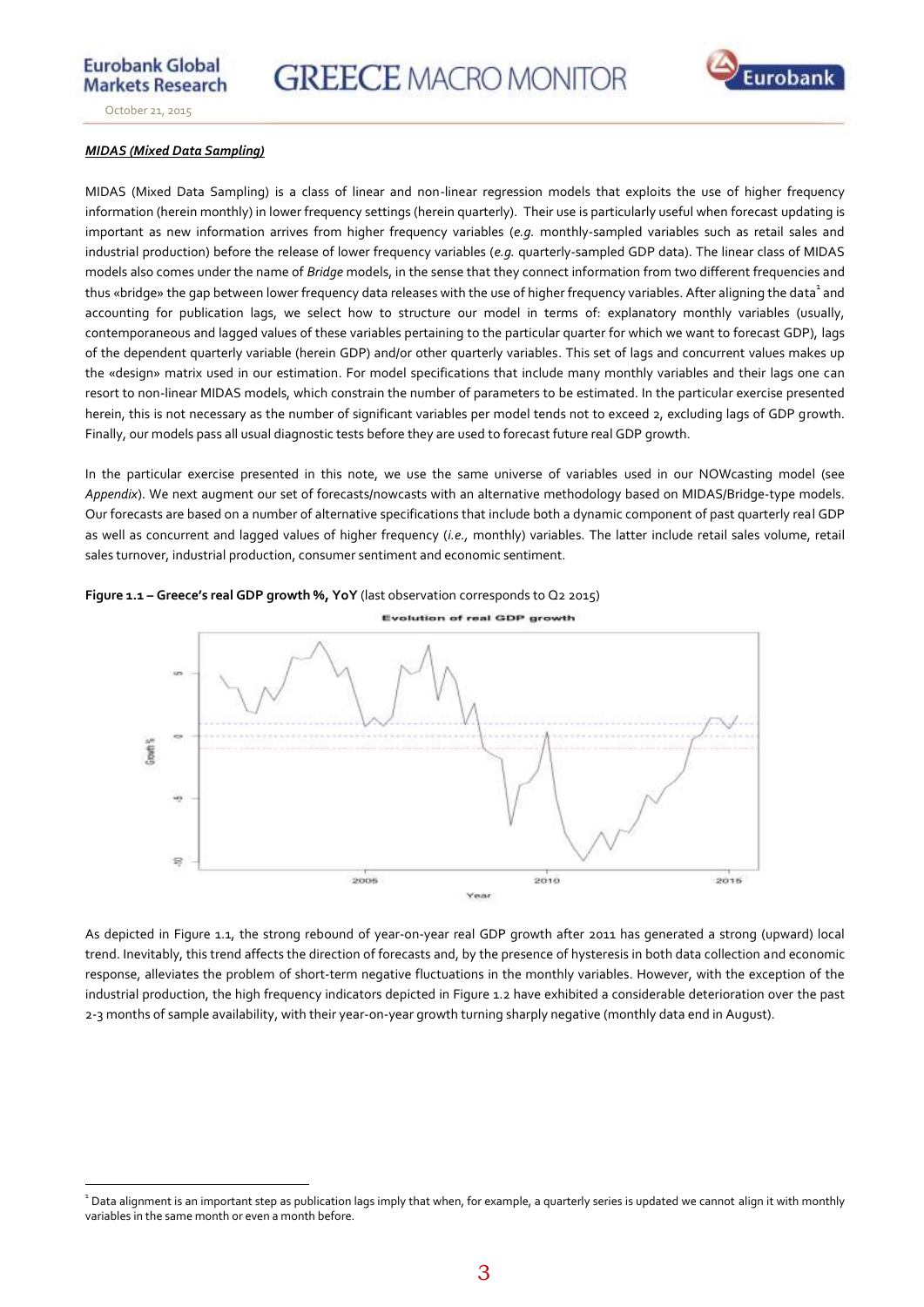

#### **Figure 1.2 – Monthly indicators, % YoY**



*Table 1* below summarizes the results of our MIDAS models under two forecasting scenarios. In the *first* scenario (models A-E), we derive our forecasts by using the dynamic (*i.e.,* lagged) component of real GDP growth as well as the contemporaneous and dynamic (*i.e.,* lagged) effects of the monthly variables (save model A, which only contains GDP's own history). For each model pertaining to the first scenario, Table 1 depicts the monthly variable(s) being used in forecasting year-on-year GDP growth in Q3 2015. Results are given as ranges across different projections from the same model, coming from different timing applications (number of lags) of the observed values of the monthly variables. In the *second* scenario (models F-I), we drop the dynamic component of real GDP growth and examine only the impact of the higher frequency (monthly) variables.

As depicted in *Table 1*, most of our results point to deteriorating real GDP growth dynamics in Q3, 2015.<sup>2</sup> For the first scenario under examination (models A-E), note that models that use retail sales volume and consumer sentiment produce estimates/nowcasts for Q3 GDP growth that consistently fall into negative territory, while models that use as explanatory variables industrial production and retail sales turnover tend to have a lower bound of zero percent growth. On the other hand, all estimates/nowcasts fall into negative territory when the second scenario is considered (models F-I), with the most negative effects again coming from retail sales volume and economic sentiment. This implies in turn that in the absence of the positive YoY GDP growth trajectory witnessed in the first half of the year, the negative impact of the most recent readings in the monthly variables under consideration would be even more pronounced.

As shown in the results presented below, the full range of forecasts for real YoY GDP growth in Q3, 2015 fall between -2.1% and 1.2%. Both mean and median forecasts across all estimated models indicate a mildly negative growth outcome. The 95% confidence interval for the mean forecast probably provides the best evaluation for the uncertainty of model forecasts giving us a range of -1% to 0.3%; as the interval is clearly skewed to negative territory, and given the most recent declines in monthly variables, we tend to support the case for a negative YoY GDP growth realization in Q<sub>3</sub>, which may prove to be milder than expected earlier.

 $\overline{a}$ 2 Even for model A, our point forecast is slightly positive, but lower than the last published value (*i.e.,* real GDP growth 1.6% YoY in Q2, 2015).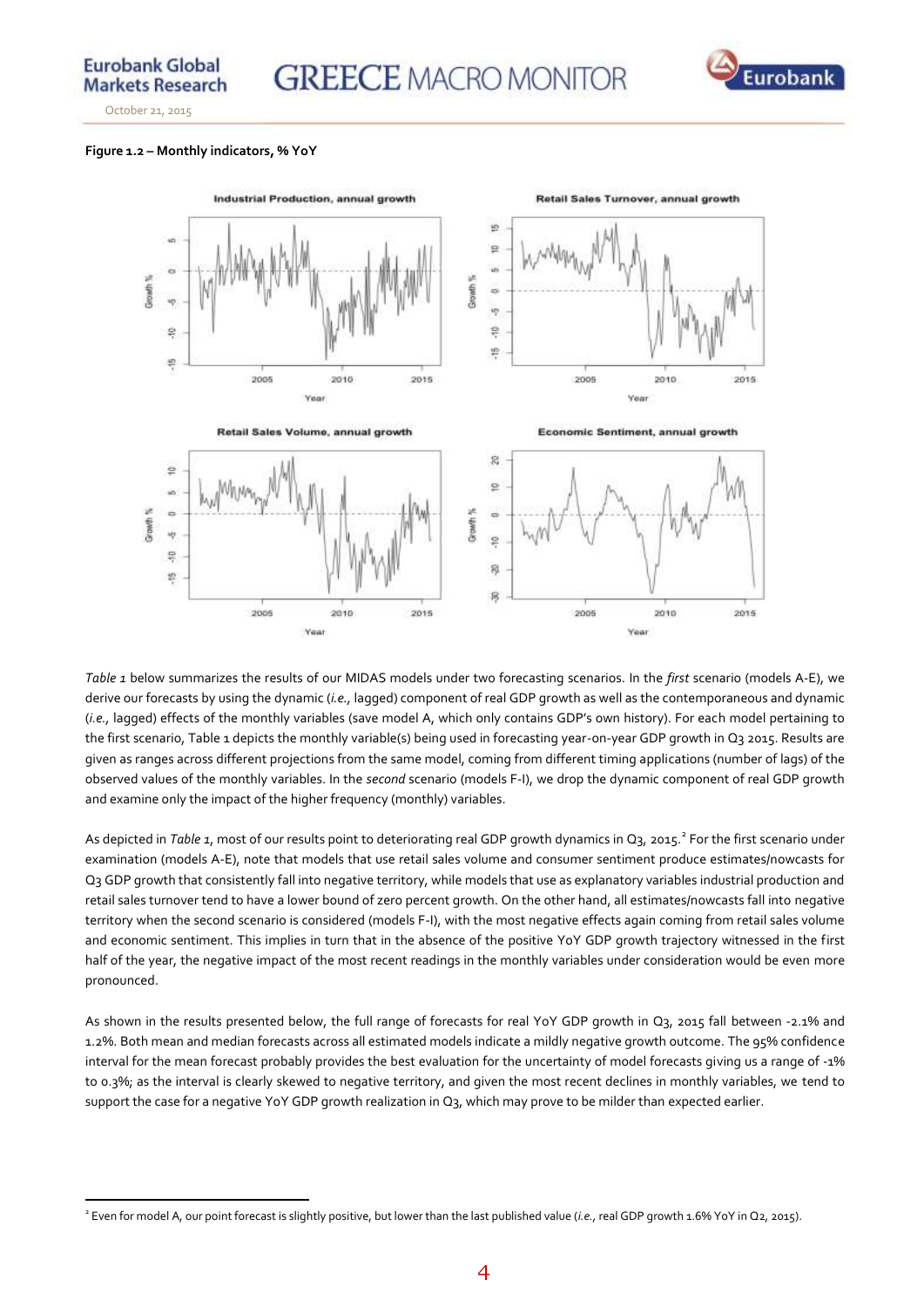

#### **Table 1 – MIDAS/Bridge model forecasts for Greece's YoY real GDP growth in Q3, 2015**

| Q3 2015 - MIDAS/Bridge Models                                  |
|----------------------------------------------------------------|
| A - Benchmark (no economics): 0.8%                             |
| B - Retail sales volume & economic sentiment: - 0.5% to - 1.4% |
| C - Retail sales volume & consumer sentiment: -0.4% to 0%      |
| D - Industrial production only: 0.0% to 1.2%                   |
| E - Retail sales turnover only: 0% to 0.1%                     |
| F - B assuming zero YoY GDP growth in Q2: -1.2% to -2.1%       |
| G - C assuming zero YoY GDP growth in Q2: -0.6% to -1%         |
| H - D assuming zero YoY GDP growth in $Q_2$ : -0.5% to 0.5%    |
| 1 - E assuming zero YoY GDP growth in Q2: -0.8% to 0.1%        |

| <b>Summary of forecasts: Models A to I</b>              |  |  |  |  |  |
|---------------------------------------------------------|--|--|--|--|--|
| Mean = $-0.7\%$ to $0\%$                                |  |  |  |  |  |
| Median =-0.7% to $0\%$                                  |  |  |  |  |  |
| Std. Dev. $= 0.6\%$                                     |  |  |  |  |  |
| Full range = $-2.1\%$ to 1.2%                           |  |  |  |  |  |
| 95% confidence interval for mean forecast = -1% to 0.3% |  |  |  |  |  |

#### **Focus: a look at the evolution of a number of high frequency indicators in Q3, 2015**

The economic sentiment indicator for Greece recorded steep declines in July and August 2015. More specifically, in August 2015, it reached its lowest value since April 2009 (75.2 index units). In what concerns its five subcomponents, the highest declines over the July-August period were recorded in services and in retail trade (-33.4 and -27.5 index units respectively) followed by construction (- 19.5 index units), consumers (-18.0 index units) and industry (-16.1 index units). To a large extent, the abrupt deterioration in economic sentiment can be attributed to the announcement in late June of a short-term bank holiday and the imposition of capital controls. However, the latest available data (Sept. 2015) reveal a reversal in the aforementioned declining path (Figure 2.1). The economic sentiment indicator improved by 7.9 index units in September, with the services and construction sub-indices recording the highest increase (27.7 and 14.7 index units respectively). This amelioration in economic climate probably reflects the positive spillover effects from the new agreement (the  $3^{rd}$  economic adjustment programme) reached between Greece and its official creditors in mid-August. A further recovery in Greece's economic sentiment indicator and its sub-components should be expected in the months ahead, provided that the  $1<sup>st</sup>$  review of the new programme is successfully completed without encountering major delays.

Separately, a look at the most recent readings in a number of key real activity indicators reveals a broadly similar story. Among others, industrial production recorded a strong rebound in August after declining in three consecutive months, while the trade balance improved lately (though, mainly due to a sharp decline in imports). On a less encouraging note, retail trade recorded a big decline in July and it will be important to see how this important indicator (which is highly correlated (+) with GDP) evolved in August and September.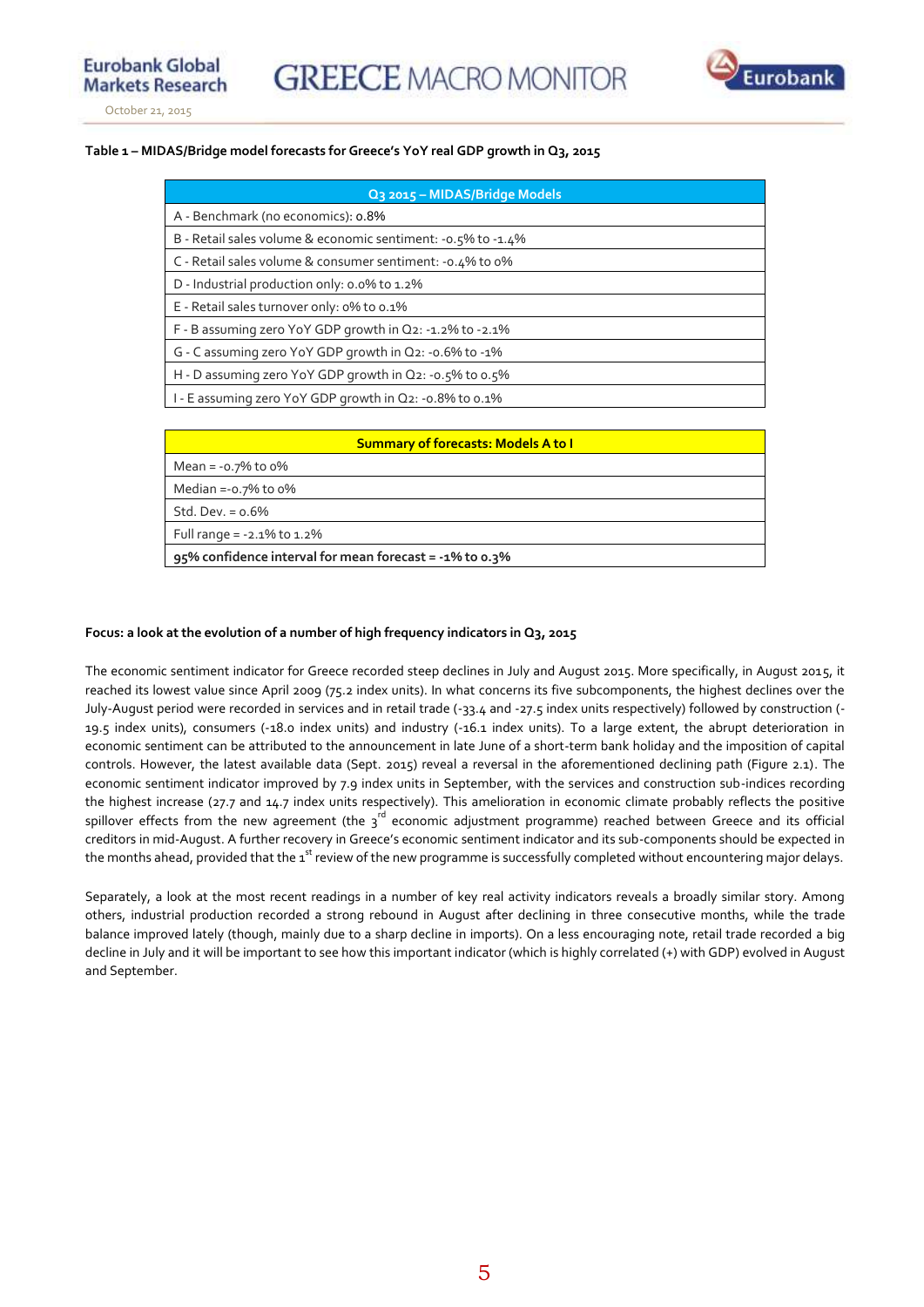

#### Figure 2.1: Economic Sentiment Indicator - Subcomponents



Source: (a) European Commission, (b) Eurobank Research. Note: (a) the data are seasonally adjusted time series





Source: (a) Hellenic Statistical Authority (EL.STAT.), (b) Eurobank Research. Note: (a) the data are seasonally adjusted time series.



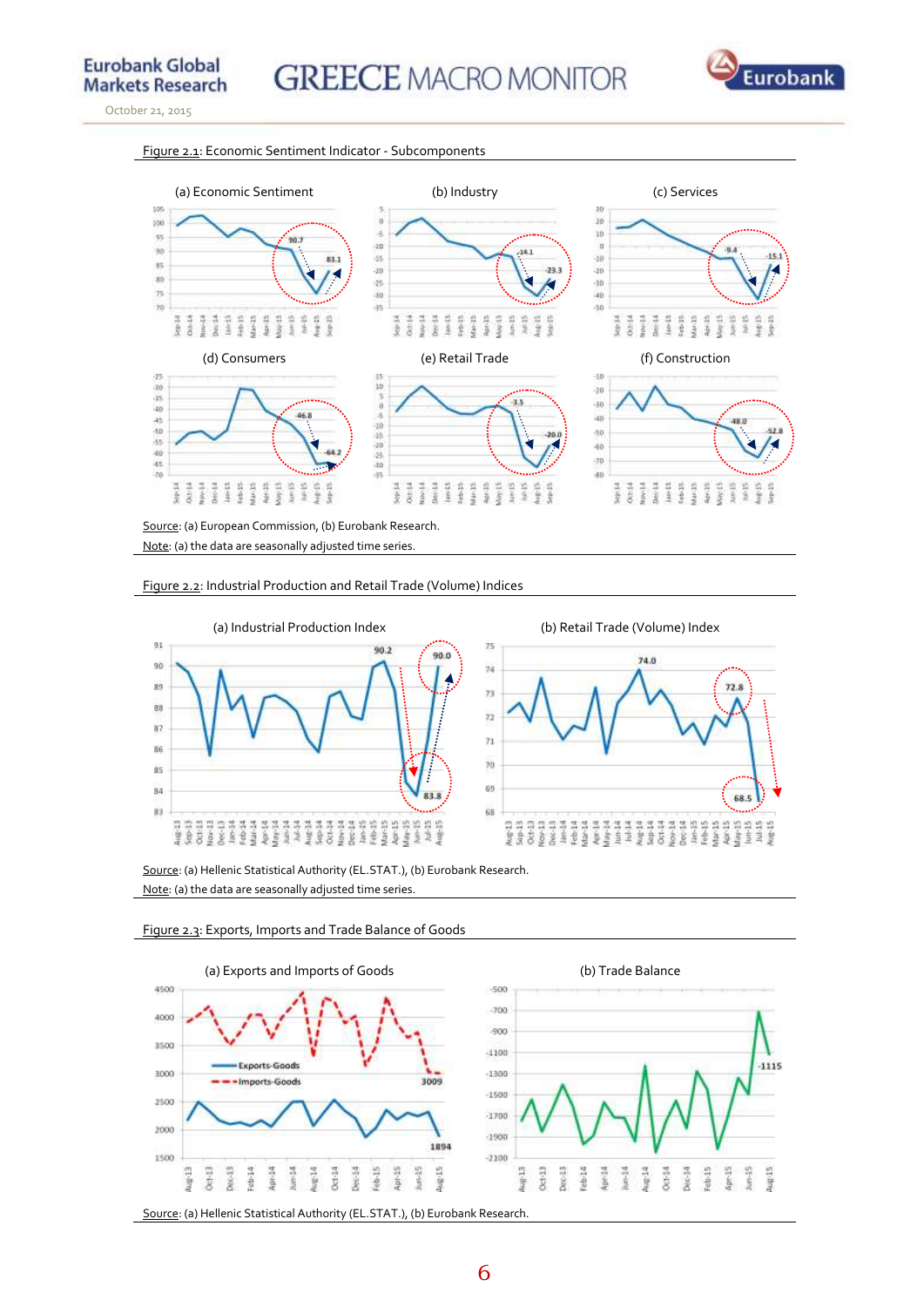

**Eurobank Global** 

**Markets Research** 

#### **References**

"Bridge models to forecast the Euro area GDP", *International Journal of Forecasting*, 20, 447-460, 2004.

"Predicting Volatility: How to Get Most Out of Returns Data Sampled at Different Frequencies", *Journal of Econometrics*, 131, 59-95, 2006.

"MIDAS Regressions: Further Results and New Directions, *Econometric Reviews*, 26, 53-90, 2006.

"Short-term forecasts of Euro Area real GDP growth. An assessment of real-time performance based on vintage data", *Journal of Forecasting*, 27, 371-390, 2008.

"Mixed Data Sampling", *Encyclopedia of Quantitative Finance*, Ole Barndorff Nielsen and Eric Renault (eds) Vol. 3, 1204-120, 2010.

"Regression Models with Mixed Sampling Frequencies", *Journal of Econometrics*, 158, 246-261, 2010.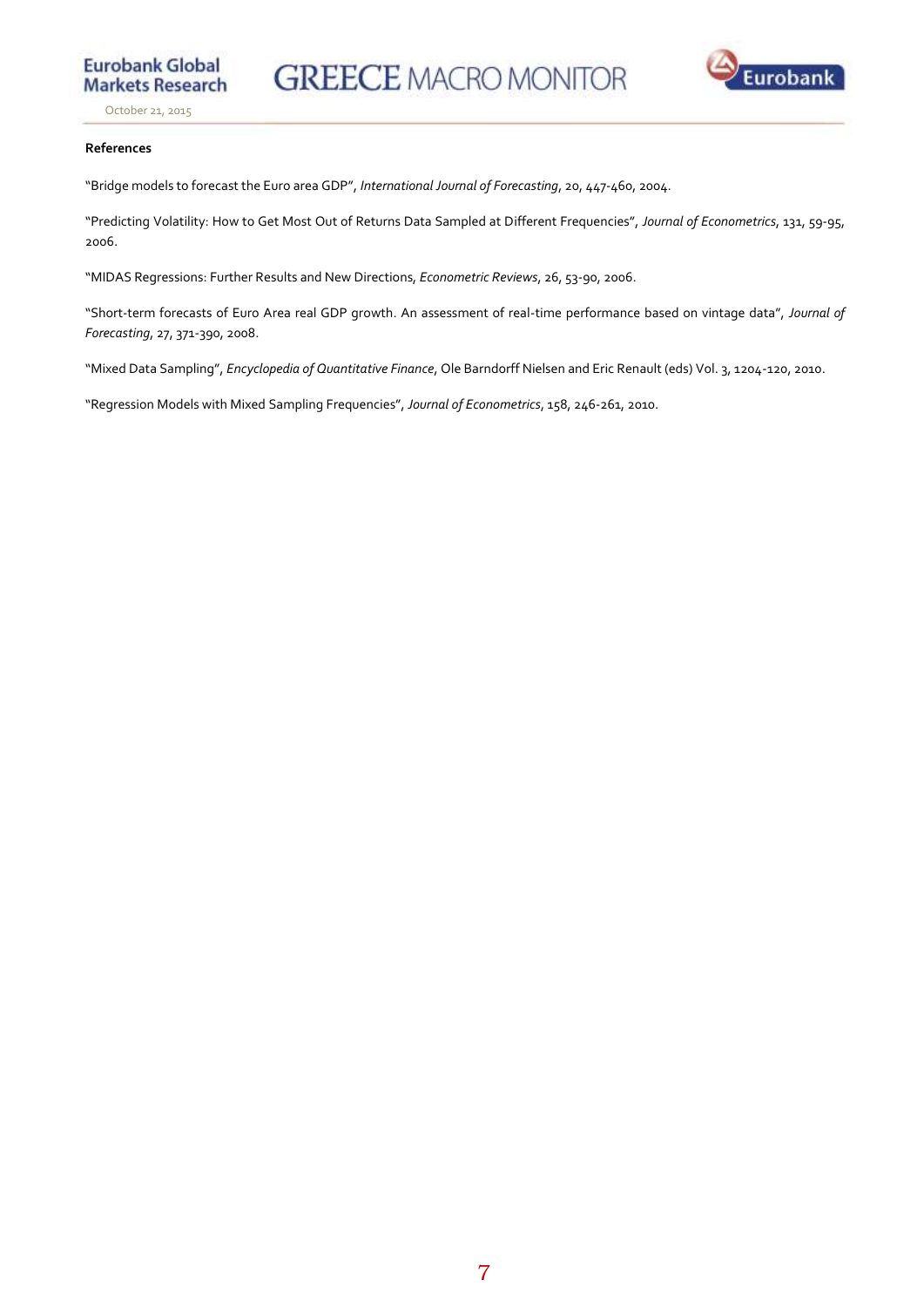

#### **Appendix – High frequency indicators used in Nowcasting Greek GDP**

#### Table A. Data series used in our empirical study (\*)

| Data series                                                              | Source                                                 | Full-sample period | Data<br>collection<br>period/<br>reporting<br>frequency | Number of<br>observations<br>with reporting<br>lag of zero (o)<br>months or<br>quarters | Number of<br>observations<br>with reporting<br>lag of 1 month<br>or quarter | Number of<br>observations<br>with reporting<br>lag of 2<br>months | Number of<br>observations<br>with reporting<br>lag of 3<br>months | Number of<br>observations<br>with reporting<br>lag of 4<br>months |
|--------------------------------------------------------------------------|--------------------------------------------------------|--------------------|---------------------------------------------------------|-----------------------------------------------------------------------------------------|-----------------------------------------------------------------------------|-------------------------------------------------------------------|-------------------------------------------------------------------|-------------------------------------------------------------------|
| GDP (constant prices)                                                    | <b>ELSTAT</b>                                          | 30 2005-30 2013    | Quarterly                                               | 0                                                                                       | 35                                                                          | O                                                                 | 0                                                                 | $\mathsf{o}\,$                                                    |
| Retail sales index (volume)                                              | <b>ELSTAT</b>                                          | Mar 2005-Oct 2013  | Monhtly                                                 | o                                                                                       | 0                                                                           | 89                                                                | 13                                                                | $\mathsf{o}\xspace$                                               |
| Road motor vehicles put into<br>circulation for the 1 <sup>st</sup> time | <b>ELSTAT</b>                                          | Mar 2005-Oct 2013  | Monhtly                                                 | o                                                                                       | 98                                                                          | $\overline{2}$                                                    | $\overline{2}$                                                    | 0                                                                 |
| Unemployment rate                                                        | <b>ELSTAT</b>                                          | Apr 2007-Oct 2013  | Monhtly                                                 | 0                                                                                       | 0                                                                           | O                                                                 | 78                                                                | $\mathsf{o}\xspace$                                               |
| Number of employeed                                                      | <b>ELSTAT</b>                                          | Apr 2007-Oct 2014  | Monhtly                                                 | o                                                                                       | 0                                                                           | O                                                                 | 78                                                                | $\mathsf{o}\xspace$                                               |
| New Primate Sector Hirings                                               | Ministry of<br>Labour, Social<br>Security &<br>Welfare | Jan 2006-Oct 2013  | Monhtly                                                 | 0                                                                                       | 92                                                                          | $\circ$                                                           | $\circ$                                                           | $\circ$                                                           |
| CPI                                                                      | <b>ELSTAT</b>                                          | Mar 2005-Oct 2013  | Monhtly                                                 | o                                                                                       | 103                                                                         | O                                                                 | o                                                                 | $\mathsf{o}\xspace$                                               |
| <b>Building permits</b>                                                  | <b>ELSTAT</b>                                          | Jan 2008-Oct 2013  | Monhtly                                                 | o                                                                                       | o                                                                           | $\circ$                                                           | 67                                                                | 11                                                                |
| Industrial production index                                              | <b>ELSTAT</b>                                          | Mar 2005-Oct 2013  | Monhtly                                                 | o                                                                                       | o                                                                           | 102                                                               | o                                                                 | 0                                                                 |
| Manufacturing production<br>index                                        | <b>ELSTAT</b>                                          | Mar 2005-Oct 2013  | Monhtly                                                 | o                                                                                       | o                                                                           | 102                                                               | o                                                                 | o                                                                 |
| Current account balance                                                  | BoG                                                    | Mar 2005-Oct 2013  | Monhtly                                                 | o                                                                                       | O                                                                           | 102                                                               | $\circ$                                                           | o                                                                 |
| Turnover index in retail trade                                           | <b>ELSTAT</b>                                          | Jul 2007-Oct 2013  | Quarterly                                               | o                                                                                       | O                                                                           | $\circ$                                                           | 28                                                                | 1                                                                 |
| Index of new orders in industry                                          | <b>ELSTAT</b>                                          | Mar 2006-Oct 2013  | Monhtly                                                 | o                                                                                       | 0                                                                           | 83                                                                | $\overline{2}$                                                    | 9                                                                 |
| Tumover index in industry                                                | <b>ELSTAT</b>                                          | Oct 2006-Oct 2013  | Monhtly                                                 | o                                                                                       | o                                                                           | 83                                                                | 1                                                                 | $\mathsf{o}\xspace$                                               |
| MFI credit to domestic<br>businesses and households                      | BoG                                                    | Oct 2008-Oct 2013  | Monhtly                                                 | o                                                                                       | 46                                                                          | 13                                                                | o                                                                 | 0                                                                 |
| Domestic private sector bank<br>deposits                                 | BoG                                                    | Mar 2005-Oct 2013  | Monhtly                                                 | o                                                                                       | 101                                                                         | 1                                                                 | o                                                                 | 0                                                                 |
| <b>CPI-based REER</b>                                                    | ECB                                                    | Mar 2005-Oct 2013  | Monhtly                                                 | 0                                                                                       | 102                                                                         | $\circ$                                                           | o                                                                 | $\mathsf{o}\xspace$                                               |
| ULC-based REER                                                           | ECB                                                    | Mar 2005-Oct 2013  | Quarterly                                               | 0                                                                                       | o                                                                           | 0                                                                 | 0                                                                 | 35                                                                |
| Central gvnt revenue                                                     | FinMin                                                 | Mar 2005-Oct 2013  | Monhtly                                                 | $\mathsf{o}\,$                                                                          | 102                                                                         | $\mathsf{o}\,$                                                    | 0                                                                 | o                                                                 |
| Central gvnt expenditure                                                 | FinMin                                                 | Mar 2005-Oct 2015  | Monhtly                                                 | $\mathsf{o}\,$                                                                          | 102                                                                         | $\mathsf{o}\,$                                                    | o                                                                 | $\mathsf{o}\,$                                                    |
| Economic Climate Index                                                   | <b>IOBE</b>                                            | Mar 2005-Oct 2013  | Monhtly                                                 | 102                                                                                     | o                                                                           | o                                                                 | 0                                                                 | 0                                                                 |
| Athens Stock Exchange (ASE)<br>index                                     | Bloomberg                                              | Mar 2005-Oct 2013  | Monhtly                                                 | 103                                                                                     | o                                                                           | $\mathsf{o}\,$                                                    | o                                                                 | o                                                                 |
| <b>ASE Volatility</b>                                                    | Bloomberg                                              | Mar 2005-Oct 2013  | Monhtly                                                 | 103                                                                                     | 0                                                                           | o                                                                 | 0                                                                 | o                                                                 |
| <b>EONIA</b>                                                             | Bloomberg                                              | Mar 2005-Oct 2013  | Monhtly                                                 | 103                                                                                     | o                                                                           | o                                                                 | 0                                                                 | o                                                                 |
| VIX                                                                      | Bloomberg                                              | Mar 2005-Oct 2015  | Monhtly                                                 | 103                                                                                     | 0                                                                           | $\mathsf{O}\xspace$                                               | 0                                                                 | $\mathsf{o}\,$                                                    |

Source: ECB, ELSTAT, EC, Bloomberg, Ministry of Labour, Social Security & Welfare, Eurobank Global Markets Research

(\*) Our data base has been properly updated to include all respective data releases up to October, 2015.